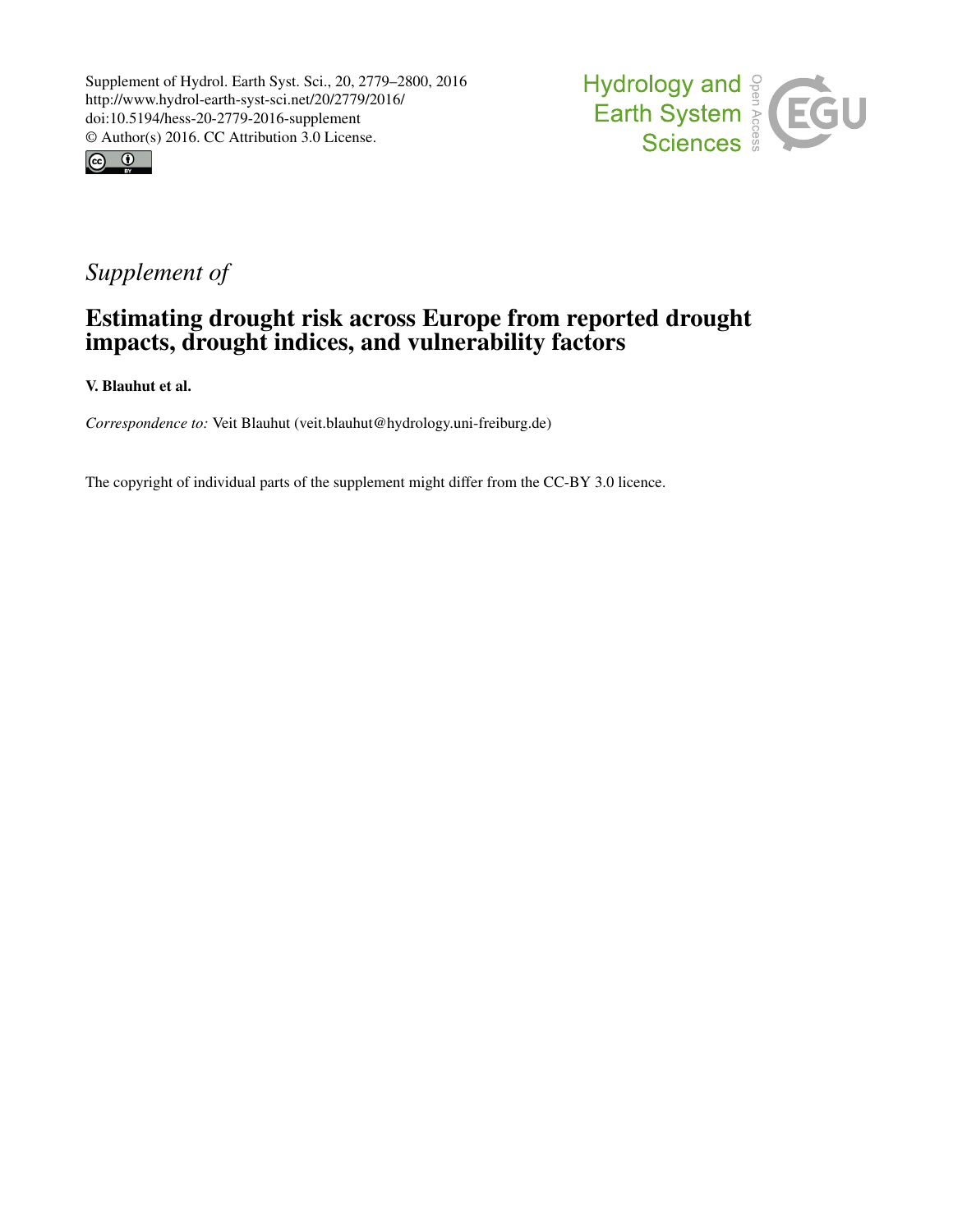1

## 2 **Supplements**

3 Table S1, European countries with insufficient vulnerability data

| Albania                |
|------------------------|
| Armenia                |
| Azerbaijan             |
| Bosnia and Herzegovina |
| <b>Belarus</b>         |
| Georgia                |
| Moldavia               |
| Montenegro             |
| Macedonia              |
| Serbia                 |
| Russia                 |
| Slovenia               |
| Turkey                 |

4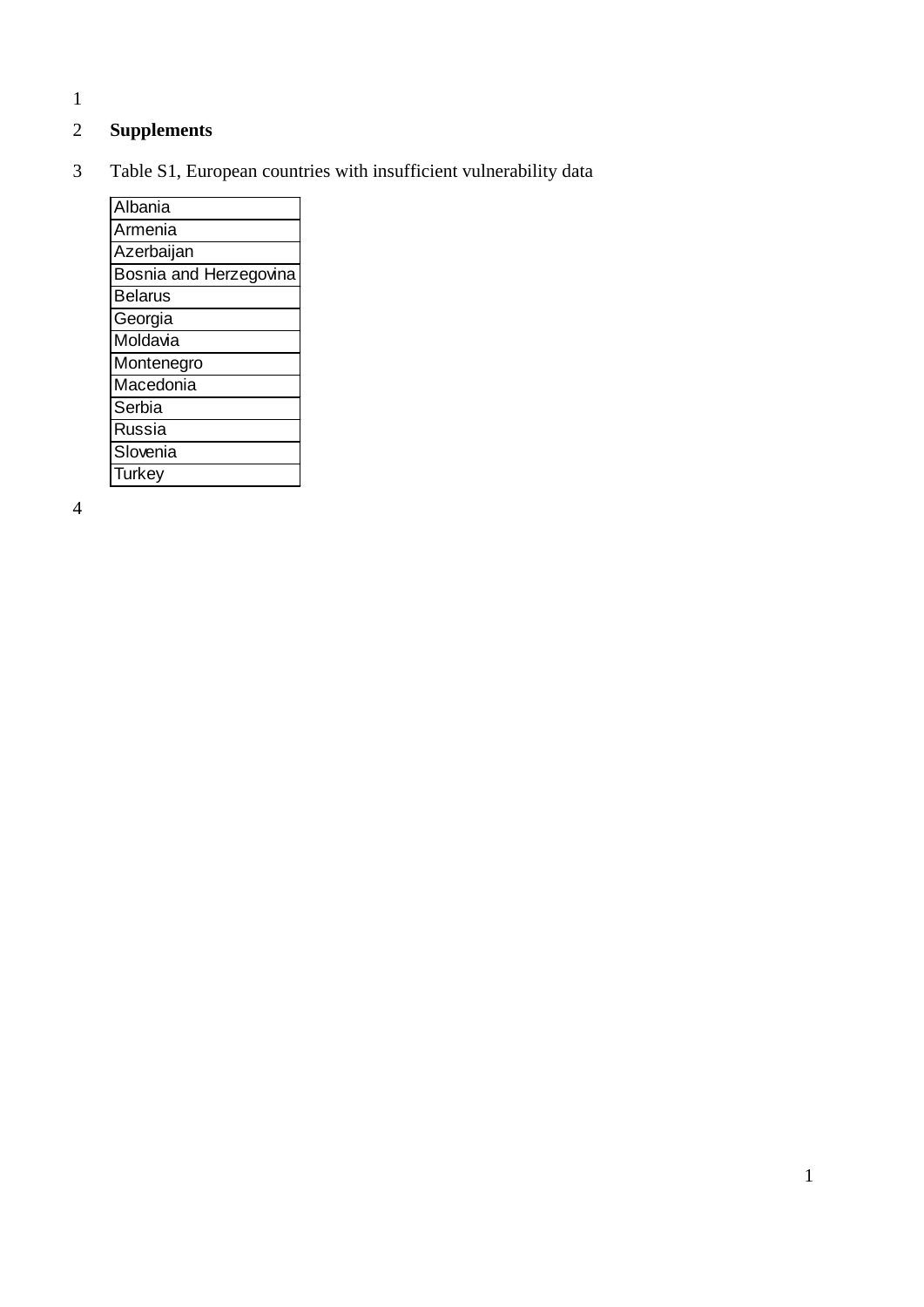- $\mathbf{1}$ Table S 2 Results of binary logistic model performance (step one), drought indices used in EDO
- (2001-2014), I: Maritime Europe, II: Southeastern Europe, III: Northeastern Europe, IV:  $\overline{2}$
- Western-Mediterranean; white coloring  $+$  no '\*': no robust model identified, light green  $\mathfrak{Z}$
- coloring  $+$  '\*': 'poor' model performance, green coloring  $+$  '\*\*': 'good' model performance,  $\overline{4}$
- dark green coloring + '\*\*\*': 'excellent' model performance 5

|              | <b>Impact category</b> | A&L                      | Fo                                     | A&F                                           | E&I                                           | <b>WT</b>                                     | T&R                                           | <b>PWS</b>                                                          | WQ                                            | ЯΙ<br>FE                    | <b>SS</b>      | Wf                          | $2H\&P$      | Co |
|--------------|------------------------|--------------------------|----------------------------------------|-----------------------------------------------|-----------------------------------------------|-----------------------------------------------|-----------------------------------------------|---------------------------------------------------------------------|-----------------------------------------------|-----------------------------|----------------|-----------------------------|--------------|----|
|              |                        |                          | $I$ of $I$ of $I$ of $I$ or $I$ or $I$ | $\mathbf{I} \mathbf{I} \mathbf{I} \mathbf{N}$ | $\mathbf{I} \mathbf{I} \mathbf{I} \mathbf{I}$ | $\mathbf{I} \mathbf{I} \mathbf{I} \mathbf{N}$ | $\mathbf{I} \mathbf{I} \mathbf{I} \mathbf{I}$ | $\mathbf{I} \mathbf{I} \mathbf{I} \mathbf{I} \mathbf{I} \mathbf{I}$ | $\mathbf{I} \mathbf{I} \mathbf{I} \mathbf{I}$ |                             |                | I HNI I HNI HMI HMI I NI HN |              |    |
|              | fAPAR Jan              |                          |                                        |                                               |                                               |                                               |                                               |                                                                     |                                               |                             |                |                             |              |    |
|              | <b>fAPAR Feb</b>       | $^{\star}$               | $\star$                                |                                               |                                               |                                               |                                               | $\star$                                                             |                                               | $\star$                     |                |                             |              |    |
|              | fAPAR Mar              |                          |                                        |                                               |                                               |                                               |                                               |                                                                     |                                               |                             |                |                             |              |    |
|              | fAPAR Apr              |                          |                                        |                                               |                                               |                                               | **                                            |                                                                     | $\star$                                       | $\star$<br>$\star$          |                |                             | $\star$      |    |
|              | fAPAR May              |                          |                                        |                                               |                                               |                                               |                                               |                                                                     |                                               |                             |                |                             |              |    |
| <b>fAPAR</b> | fAPAR Jun              |                          |                                        |                                               |                                               |                                               | $\star$                                       |                                                                     |                                               | $\lambda$                   |                | $*$ **                      | $\star$      |    |
|              | fAPAR Jul              |                          |                                        | $\star$                                       |                                               |                                               | $\star$                                       |                                                                     | $\star$                                       |                             |                |                             |              |    |
|              | fAPAR Aug              | $\star$                  | $\star$                                |                                               |                                               |                                               |                                               |                                                                     | $\star$                                       |                             |                |                             |              |    |
|              | fAPAR Sep              | $^\star$<br>$\star$      | $\star$<br>$\star$                     | $**$                                          |                                               |                                               |                                               |                                                                     | $\star$                                       |                             | $\star$        | $\star$<br>$\star$<br>**    | **           |    |
|              | fAPAR Oct              |                          |                                        |                                               |                                               |                                               | $\star$                                       |                                                                     |                                               |                             |                | $\star$                     |              |    |
|              | <b>fAPAR Nov</b>       | $\star$                  |                                        |                                               | $\star$                                       | $\star$                                       | $\star$                                       |                                                                     | $\star$                                       | $\star$<br>$\star$          |                | $\star$                     |              |    |
|              | <b>fAPAR Dec</b>       |                          |                                        |                                               |                                               |                                               |                                               |                                                                     |                                               |                             |                |                             |              |    |
|              | <b>fAPAR AVG</b>       |                          |                                        |                                               |                                               |                                               |                                               |                                                                     |                                               |                             |                |                             |              |    |
|              | pF Jan                 |                          | $\ast$                                 |                                               |                                               |                                               |                                               |                                                                     |                                               |                             |                |                             |              |    |
|              | pF Feb                 | $\star$<br>$**$          |                                        |                                               |                                               |                                               |                                               | $\star$                                                             | $\star$                                       | $\star$<br>**               |                | $\star$                     |              |    |
|              | pF Mar                 | $\star$<br>$\star$<br>** | $**$                                   |                                               |                                               |                                               |                                               |                                                                     |                                               | $\star$<br>$\star$          |                |                             |              |    |
|              | pF Apr                 |                          | $*$<br>$\star$                         | **                                            | $\star$                                       |                                               |                                               |                                                                     |                                               | $\star$                     |                |                             |              |    |
|              | pF May                 |                          |                                        |                                               |                                               |                                               |                                               |                                                                     |                                               | $\star$                     |                |                             |              |    |
|              | pF Jun                 |                          |                                        |                                               |                                               |                                               |                                               |                                                                     |                                               |                             |                |                             |              |    |
| 노            | pF Jul                 |                          |                                        |                                               |                                               |                                               |                                               | $\star$                                                             |                                               | $\star$<br>$\lambda$<br>k * |                |                             |              |    |
|              | pF Aug                 |                          |                                        |                                               | $\star$<br>$+4$                               |                                               |                                               |                                                                     |                                               | $\star$<br>$\star$<br>به به |                | $*$                         |              |    |
|              | pF Sep                 |                          |                                        |                                               | e de<br>$+ +$                                 |                                               |                                               |                                                                     |                                               | $\star$<br>$\star$<br>**    |                | $\star$                     |              |    |
|              | pF Oct                 |                          |                                        |                                               |                                               |                                               |                                               |                                                                     |                                               | $\star$                     |                |                             |              |    |
|              | pF Nov                 |                          |                                        |                                               | $\star$                                       | $\star$                                       | $\star$                                       |                                                                     |                                               | $\star$                     |                |                             |              |    |
|              | pF Dec                 |                          |                                        |                                               | $\star$<br>$\star$                            |                                               |                                               |                                                                     |                                               |                             |                |                             |              |    |
|              | pF AVG                 | k*<br>$***$              | **                                     |                                               | ** **                                         | ** **                                         | k*                                            |                                                                     |                                               | $*$ **                      | $\star$<br>$*$ | $*$ **<br>$**$              | $\star\star$ |    |
|              | CDI Jan                |                          |                                        |                                               |                                               |                                               |                                               |                                                                     |                                               |                             |                |                             |              |    |
|              | <b>CDI Feb</b>         |                          |                                        |                                               | ÷                                             |                                               |                                               |                                                                     |                                               | **                          |                | $\star\star$                | $\star$      |    |
|              | <b>CDI Mar</b>         |                          |                                        |                                               |                                               |                                               |                                               |                                                                     |                                               | $\star$                     |                |                             |              |    |
|              | CDI Apr                |                          | $\star$                                |                                               |                                               |                                               |                                               |                                                                     |                                               |                             |                |                             | $\star$      |    |
|              | CDI May                |                          | $^\star$<br>$\star$                    |                                               |                                               |                                               |                                               |                                                                     | $\star$                                       | $\star$                     |                |                             | **           |    |
|              | CDI Jun                |                          |                                        |                                               |                                               |                                               |                                               |                                                                     |                                               |                             |                | $\star$                     |              |    |
| ā            | CDI Jul                | $\star$                  |                                        |                                               |                                               | $\star$                                       |                                               |                                                                     | $\star$                                       | $\star$                     |                |                             |              |    |
|              | CDI Aug                |                          |                                        |                                               |                                               | $\lambda$                                     |                                               |                                                                     | $\star$                                       | $\star\star$<br>$\star$     |                | $\star$<br>**               | $\star$      |    |
|              | CDI Sep                |                          |                                        | $\star$                                       |                                               |                                               |                                               |                                                                     |                                               | $\star$                     |                |                             |              |    |
|              | CDI Oct                |                          |                                        |                                               |                                               | $\star$                                       | $\star$                                       |                                                                     | $\star$                                       | $\star$                     |                |                             |              |    |
|              | <b>CDI Nov</b>         |                          |                                        |                                               |                                               | $\star$                                       |                                               |                                                                     |                                               | $\star$                     | $\star$        |                             | $\star$      |    |
|              | <b>CDI Dec</b>         |                          |                                        |                                               | $\star$                                       | $\star\star$                                  |                                               | $\star$<br>$\star$                                                  |                                               |                             |                |                             |              |    |
|              | CDI annual MAX         |                          |                                        |                                               |                                               |                                               |                                               |                                                                     |                                               |                             |                |                             |              |    |

- $\sqrt{6}$
- $\overline{7}$
- $8\,$
- 9

Table S 3 Results of binary logistic model performance (step one), SPEI 1, 3, 6, 12, 24; (1970- $10\,$ 11 2012), I: Maritime Europe, II: Southeastern Europe, III: Northeastern Europe, IV: Western-Mediterranean, white coloring + no '\*': no robust model identified, light green coloring + '\*': 12 'poor' model performance, green coloring + '\*\*': 'good' model performance, dark green 13 coloring  $+$  '\*\*\*': 'excellent' model performance 14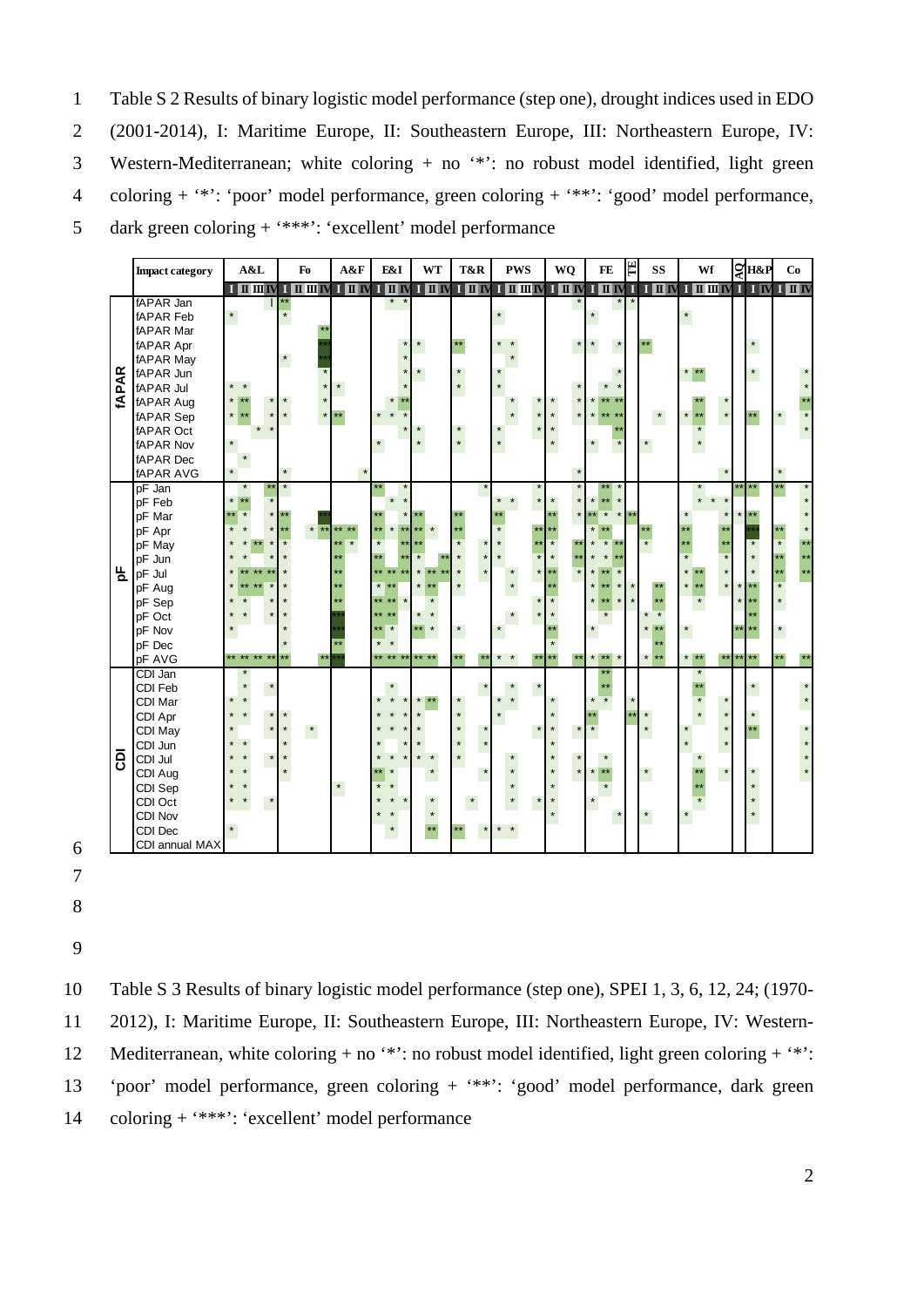|         | <b>Impact</b>              | A&L                     |              | Fo                                                          | A&F                    | E&I                     | WT                      | T&R                  | <b>PWS</b>               | WQ                                            | FE                      | Ē<br>SS                                        | Wf                                   |                             |         | Co                                 |                    |
|---------|----------------------------|-------------------------|--------------|-------------------------------------------------------------|------------------------|-------------------------|-------------------------|----------------------|--------------------------|-----------------------------------------------|-------------------------|------------------------------------------------|--------------------------------------|-----------------------------|---------|------------------------------------|--------------------|
|         | category                   |                         |              |                                                             |                        |                         |                         |                      |                          |                                               |                         |                                                |                                      | $\mathcal{G}^{\text{H\&P}}$ |         |                                    |                    |
|         |                            | $I$ $I$ $I$ $I$ $I$ $I$ |              | $\blacksquare$ $\blacksquare$ $\blacksquare$ $\blacksquare$ |                        |                         | I HIV I HIV I HIV I HIV |                      | IIMMINN                  |                                               |                         |                                                | I H N I I H N I H H N I I I W        |                             |         | $\mathbf{I} \mathbf{I} \mathbf{I}$ |                    |
|         | SPEI-01 Jan                |                         |              |                                                             |                        |                         |                         |                      |                          |                                               |                         |                                                |                                      |                             |         |                                    |                    |
|         | SPEI-01 Feb                |                         |              | $\star$                                                     |                        |                         | k *                     |                      |                          |                                               |                         |                                                | $\star$<br>$\star$                   |                             |         |                                    |                    |
|         | SPEI-01 Mar                |                         |              |                                                             |                        |                         |                         |                      |                          |                                               |                         |                                                |                                      |                             |         |                                    |                    |
|         | SPEI-01 Apr                |                         |              |                                                             |                        |                         | k*                      |                      |                          |                                               |                         |                                                |                                      |                             |         |                                    | $\star\star$<br>** |
|         | SPEI-01 May                |                         |              |                                                             |                        |                         | $\star$                 |                      |                          |                                               |                         | $\star$                                        |                                      |                             |         |                                    |                    |
|         | SPEI-01 Jun                |                         |              | k×.                                                         | ** **                  |                         |                         |                      |                          |                                               |                         |                                                |                                      |                             |         |                                    | $\star$<br>$\star$ |
| SPEI-1  | SPEI-01 Jul                |                         |              |                                                             | $\star\star$           | $\star$<br>÷÷.<br>**    |                         |                      |                          |                                               |                         |                                                | $\star$<br>大大<br>**<br>$**$          |                             |         |                                    |                    |
|         | SPEI-01 Aug                |                         |              |                                                             |                        |                         |                         |                      |                          |                                               |                         |                                                | *                                    |                             |         |                                    |                    |
|         | SPEI-01 Sep                |                         |              |                                                             |                        |                         |                         |                      | $\star$                  |                                               |                         |                                                | $\star$<br>$\star$                   |                             |         |                                    |                    |
|         | SPEI-01 Oct<br>SPEI-01 Nov |                         |              |                                                             | $\star$                | $\star$<br>$\star$      | $\star$                 |                      |                          |                                               |                         |                                                |                                      |                             |         |                                    |                    |
|         |                            | $\star$<br>$\star$      |              |                                                             |                        |                         |                         |                      |                          |                                               |                         |                                                |                                      |                             |         |                                    |                    |
|         | SPEI-01 Dec<br>SPEI-03 Jan |                         |              |                                                             |                        | $\star\star$<br>$\star$ |                         |                      |                          |                                               |                         |                                                |                                      |                             |         |                                    |                    |
|         | SPEI-03 Feb                |                         |              |                                                             |                        |                         |                         |                      |                          |                                               |                         | k x                                            |                                      |                             |         |                                    |                    |
|         | SPEI-03 Mar                |                         |              |                                                             | $\star$                |                         |                         | **                   |                          |                                               |                         | $\overline{\mathbf{r}}$                        |                                      |                             |         |                                    |                    |
|         | SPEI-03 Apr                | $\star$                 | $\star$      |                                                             |                        |                         |                         |                      |                          |                                               |                         |                                                |                                      |                             |         |                                    | **                 |
|         | SPEI-03 May                |                         |              |                                                             |                        |                         | $\star$                 |                      |                          |                                               |                         |                                                |                                      |                             |         |                                    | **                 |
| SPEI-3  | SPEI-03 Jun                | $*$                     |              | $\star$<br>t A                                              | $\star\star$           |                         |                         |                      |                          |                                               |                         |                                                | $\star\star$                         |                             |         |                                    | $\star\star$       |
|         | SPEI-03 Jul                |                         |              |                                                             |                        |                         | $\star$                 |                      |                          |                                               |                         |                                                |                                      |                             |         |                                    | **                 |
|         | SPEI-03 Aug                |                         |              |                                                             |                        |                         |                         |                      |                          |                                               |                         |                                                |                                      |                             |         |                                    | $\star$            |
|         | SPEI-03 Sep                |                         |              |                                                             |                        |                         | $\star$                 |                      |                          | $\star$                                       |                         |                                                | $\star$                              |                             |         |                                    |                    |
|         | SPEI-03 Oct                | $\star$                 |              | $\star$                                                     |                        |                         | $\star$                 |                      |                          | $\star$<br>$\star$                            |                         | $*$                                            |                                      |                             |         |                                    |                    |
|         | SPEI-03 Nov                |                         |              |                                                             |                        |                         |                         |                      |                          |                                               |                         | **                                             |                                      |                             |         |                                    |                    |
|         | SPEI-03 Dec                |                         |              | $\star$                                                     |                        |                         |                         |                      |                          | $\star$                                       | $\star$                 | $\star \star$                                  |                                      |                             |         |                                    |                    |
|         | SPEI-06 Jan                | $\ast$                  |              |                                                             |                        |                         |                         |                      |                          |                                               |                         |                                                |                                      |                             |         |                                    |                    |
|         | SPEI-06 Feb                |                         |              |                                                             |                        |                         |                         |                      |                          |                                               |                         |                                                |                                      |                             |         |                                    |                    |
|         | SPEI-06 Mar                |                         |              |                                                             |                        |                         |                         | **                   |                          |                                               |                         |                                                |                                      |                             |         |                                    |                    |
|         | SPEI-06 Apr                |                         |              |                                                             | $\star$                |                         |                         |                      |                          |                                               |                         |                                                |                                      |                             |         |                                    |                    |
|         | SPEI-06 May                |                         |              |                                                             | $**$                   |                         |                         |                      | $*$                      |                                               |                         |                                                | **                                   |                             |         |                                    | $\star\star$       |
| SPEI-6  | SPEI-06 Jun                |                         |              | $\star$                                                     |                        |                         |                         |                      | **                       |                                               |                         |                                                | $\star$                              |                             |         |                                    | **                 |
|         | SPEI-06 Jul                |                         |              |                                                             |                        |                         |                         |                      | $\overline{\mathbf{x}}$  |                                               |                         |                                                |                                      |                             |         |                                    | $\star\star$       |
|         | SPEI-06 Aug                |                         |              | $\star$                                                     |                        |                         |                         |                      |                          | $\star$                                       |                         |                                                | $\star\star$<br>大大<br>$\star\star$   |                             |         |                                    | $\star\star$       |
|         | SPEI-06 Sep                |                         |              |                                                             |                        |                         |                         |                      | $\star$                  |                                               |                         |                                                | $\star\star$                         |                             |         |                                    | $\star\star$       |
|         | SPEI-06 Oct                |                         |              |                                                             |                        |                         |                         |                      |                          |                                               |                         |                                                | $\pmb{\ast}$                         |                             |         |                                    | $\star$            |
|         | SPEI-06 Nov                |                         |              |                                                             |                        |                         | k*                      |                      |                          |                                               |                         |                                                | $\star\star$<br>$**$                 |                             |         |                                    |                    |
|         | SPEI-06 Dec                | $\star$                 |              |                                                             |                        | $*$ **                  | $\star$                 |                      | $\star$                  | $\overline{\ast}$                             |                         |                                                | $*$ *                                |                             |         |                                    |                    |
|         | SPEI-12 Jan                |                         |              |                                                             |                        |                         |                         |                      |                          |                                               |                         |                                                |                                      |                             |         |                                    |                    |
|         | SPEI-12 Feb                | $\star$                 | $\star$      |                                                             |                        |                         |                         |                      |                          |                                               |                         |                                                |                                      |                             |         | **                                 |                    |
|         | SPEI-12 Mar                |                         | $\star$      |                                                             |                        |                         |                         | **                   |                          |                                               |                         | ×۱                                             | $\star$<br>$**$<br>$\star$           |                             |         |                                    |                    |
|         | SPEI-12 Apr                |                         |              |                                                             |                        |                         |                         | k i<br>à.            |                          |                                               |                         |                                                | $**$<br>*                            |                             |         |                                    |                    |
|         | SPEI-12 May                | $*$                     |              |                                                             |                        |                         |                         |                      |                          |                                               |                         |                                                |                                      |                             |         |                                    |                    |
| PEI-12  | SPEI-12 Jun                |                         |              | **                                                          | $\star$<br>$**$<br>$*$ |                         |                         | **                   |                          |                                               |                         | $\star$                                        | $\star\star$<br>$**$<br>$\star\star$ |                             |         |                                    | **                 |
|         | SPEI-12 Jul                |                         |              |                                                             |                        |                         |                         |                      |                          |                                               |                         |                                                |                                      |                             |         |                                    |                    |
| ທ       | SPEI-12 Aug                |                         |              |                                                             |                        |                         |                         |                      | $\star$                  |                                               |                         | $**$                                           | **<br>$\star\star$                   |                             |         |                                    | $\star\star$       |
|         | SPEI-12 Sep                |                         |              | ** **                                                       | **                     |                         |                         | $**$<br>**           | $**$<br>$\pmb{\ast}$     | $\star$                                       | $\star$                 |                                                | ** **<br>$\star\star$                | k k                         |         |                                    | $\star\star$       |
|         | SPEI-12 Oct                | $\star$                 |              | $\star\star$                                                | $**$<br>**             | k*<br>$\star$           | $\star\star$            | $**$<br>$\star\star$ | $\star$<br>**            | $\star$<br>**<br>$\star$                      | $\pmb{\ast}$            | k*.                                            | ** **<br>$\star\star$                | **<br>**                    |         |                                    | $\star\star$       |
|         | SPEI-12 Nov                | **                      |              |                                                             |                        | $\star$                 |                         | $\star\star$         | $\star$<br>**<br>$\star$ | $\star$                                       | $\pmb{\ast}$            |                                                | ** **<br>$\star\star$                | **                          |         |                                    | $\star\star$       |
|         | SPEI-12 Dec                |                         |              |                                                             |                        |                         |                         |                      |                          |                                               |                         |                                                |                                      |                             |         |                                    | $\ast$             |
|         | SPEI-24 Jan<br>SPEI-24 Feb |                         | $\star$      |                                                             |                        | $\star$                 | $\star$                 | $\star$<br>$\star$   | $\star$<br>$\star$       | $\star$<br>k*                                 | $\star\star$            | $\star$<br>$\star$                             | $\star\star$                         |                             |         | **                                 | $\star$            |
|         | SPEI-24 Mar                | $\star$ $\star$         | $\star$      |                                                             |                        | $\star$                 | $\star$                 | $\star$              | $\star$<br>$\star$       | $\star$<br>$\star$<br>$\star\star$<br>$\star$ | $\star$<br>$\star\star$ | $\overline{\phantom{a}}$<br>$\star$<br>$\star$ | $**$                                 |                             | $\star$ | **                                 | $\star$            |
|         | SPEI-24 Apr                | $\star$                 | $\star$      |                                                             |                        | $\star$                 | *                       | **                   | $\star$                  | $\star$                                       | **                      | $\star$<br>$\pmb{\ast}$<br>$\star\star$        | $\star$<br>$\star\star$              |                             | $\star$ | **                                 | $\star$            |
|         | SPEI-24 May                | $\star$                 | $\star$      |                                                             |                        | $\star$                 | $\star$                 | $**$                 | $\star$<br>$\star$       |                                               | $\star\star$            | $\star$<br>$\star$<br>$\star\star$             | $\star$<br>$**$                      |                             |         | ** **                              |                    |
| SPEI-24 | SPEI-24 Jun                | $\star$ $\star$         | $\pmb{\ast}$ | $\star$                                                     |                        | $\star$<br>$\star$      | $\star$<br>$\star\star$ | **                   | $\star$<br>$\star$       | $\star$                                       | $\star$<br>$\star\star$ | $\star$<br>$\star$                             | $\star$<br>$\star$<br>$**$           |                             |         | $**$                               | $\star$            |
|         | SPEI-24 Jul                | $\star$ $\star$         | $\pmb{\ast}$ | ×                                                           |                        |                         | $\star$<br>$\star\star$ | $**$                 | $\star\star$<br>$\star$  |                                               |                         | $\star$<br>**                                  | $\star$<br>$**$<br>$\star\star$      |                             |         | **                                 | $\star$            |
|         | SPEI-24 Aug                | * **                    | $\pmb{\ast}$ | $\star$                                                     |                        |                         | **                      | $**$                 | À                        |                                               |                         |                                                | ** **<br>**                          |                             |         |                                    | $\star$            |
|         | SPEI-24 Sep                | ** **                   | $\star$      | $\star$<br>$\star$                                          | $\star$<br>$**$        |                         | $\star\star$<br>**      | $**$<br>**           | $\star$<br>**<br>$\star$ |                                               |                         | $\star$                                        | ** **<br>$\star\star$                |                             |         |                                    | $\star\star$       |
|         | SPEI-24 Oct                | ** **                   | $\star$      | **                                                          | $\star$                | $\star\star$            | **                      | **                   | $\star$<br>$\star$       |                                               |                         | $\star\star$                                   | $**$<br>$\star\star$<br>$**$         |                             |         |                                    | $\star\star$       |
|         | SPEI-24 Nov                | ** **                   | ×            | **<br>$\pmb{\ast}$                                          | ** **                  |                         | *                       |                      | $\star$                  |                                               |                         | **                                             | ** **<br>$\star\star$                |                             |         |                                    | $\star \star$      |
|         | SPEI-24 Dec                | ** **                   |              |                                                             | ** **                  | $**$                    |                         |                      | ** **                    | $\star\star$                                  |                         | $\pmb{\ast}$                                   | ** **                                |                             |         |                                    | **                 |

- $\overline{1}$
- $\overline{c}$
- $\overline{3}$  $\overline{4}$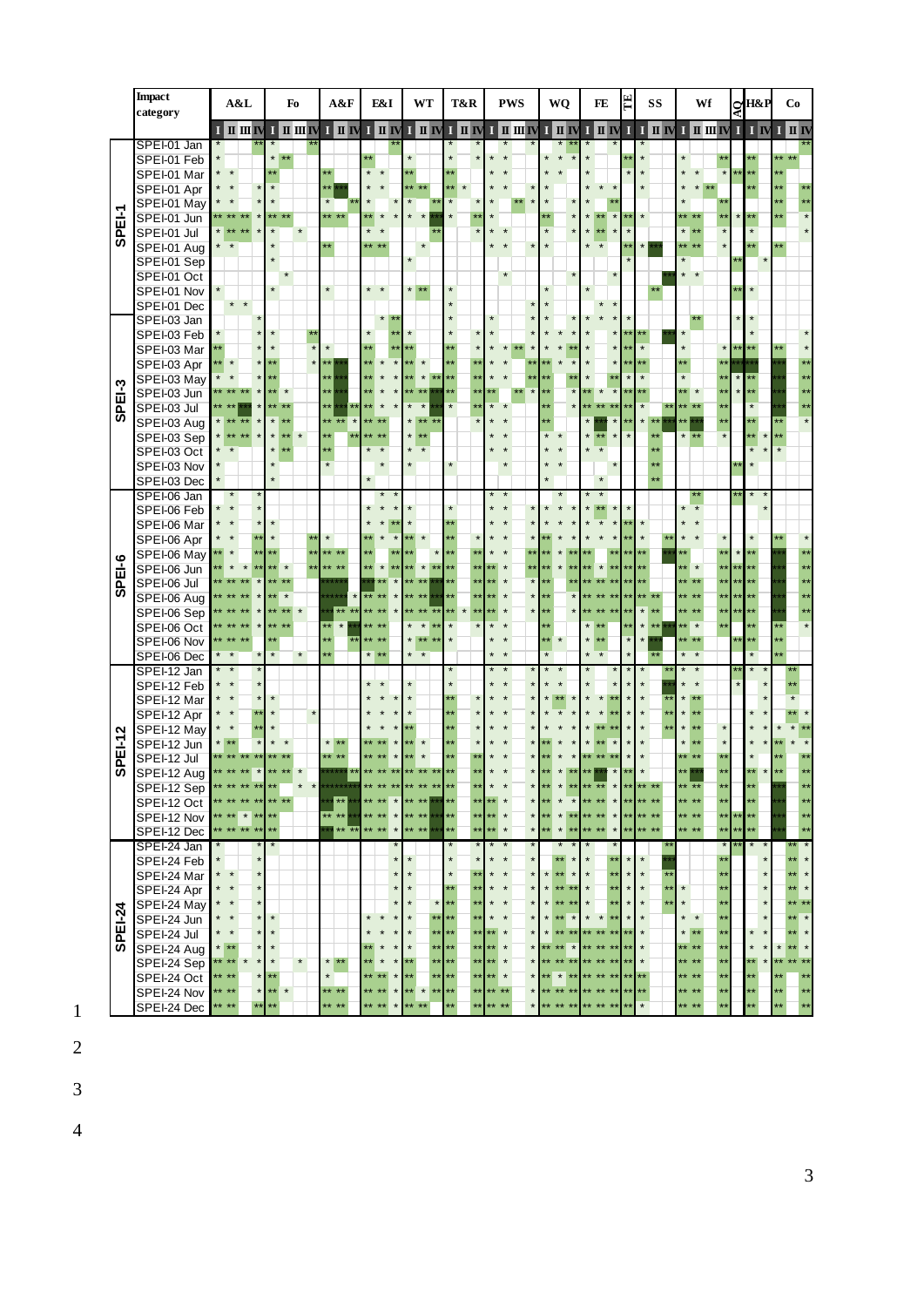- 
- 23 Table S 4 Results of binary logistic model performance (step one), vulnerability factors, I: 24 Maritime Europe, II: Southeastern Europe, III: Northeastern Europe, IV: Western-25 Mediterranean; A. = Area of, dens. = density, EC= European Commission, GDP = Gross 26 Domestic Product, GW = Groundwater, norm. = normalised, NC = NUTS-combo region, N2 = 27 NUTS-2, SR = Socioeconomic Relevance, WR= Water Use Relevance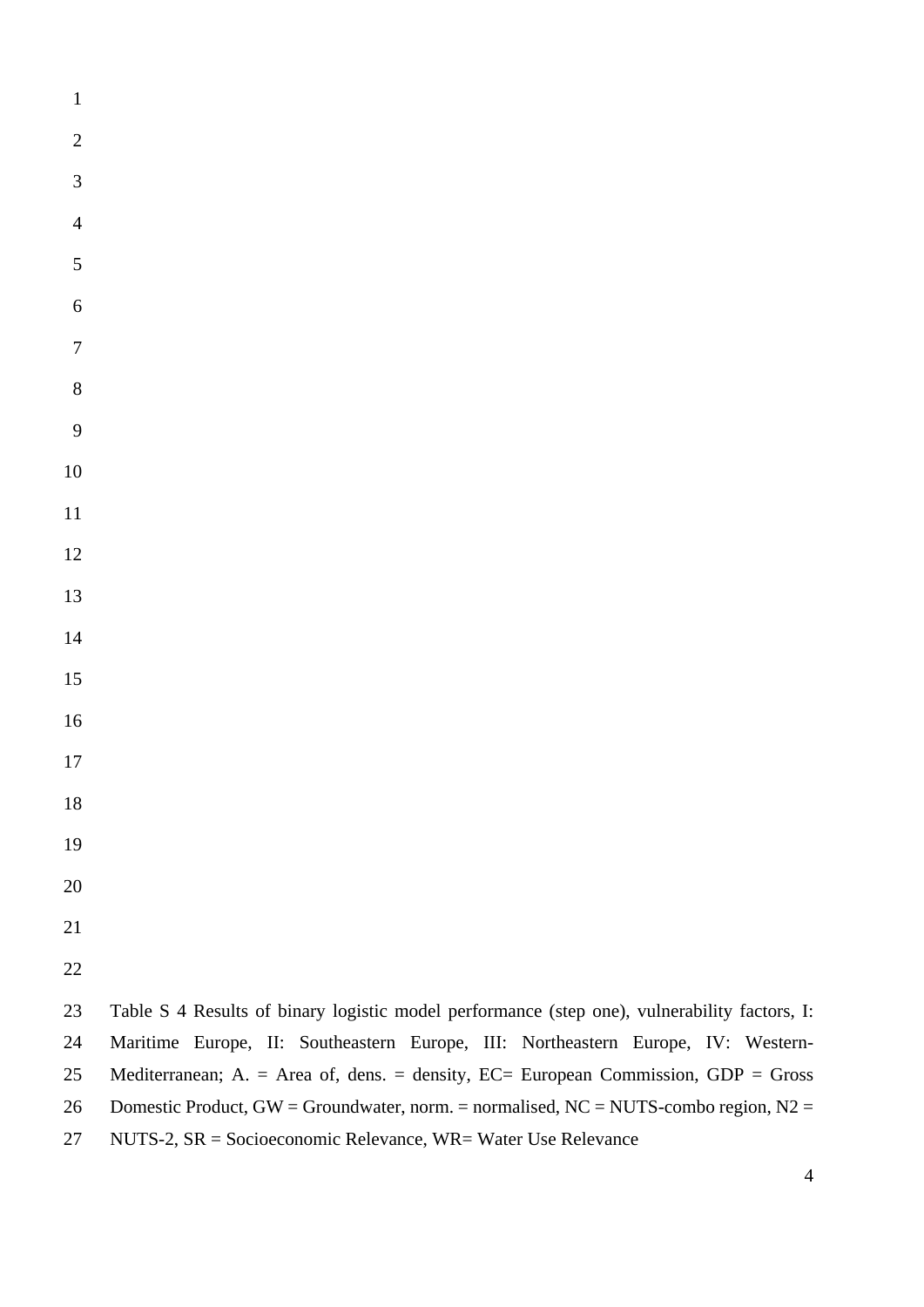| <b>Impact category</b>                            |                     | A&L                     |         | Fo                      | A&F             | E&I                      | WT                       | T&R         | <b>PWS</b>                                                                                                              |                  | WQ            | FE                                                                                              |             | SS                                                          | Wf                      |              | Эн&р                    | Co                                                                                              |
|---------------------------------------------------|---------------------|-------------------------|---------|-------------------------|-----------------|--------------------------|--------------------------|-------------|-------------------------------------------------------------------------------------------------------------------------|------------------|---------------|-------------------------------------------------------------------------------------------------|-------------|-------------------------------------------------------------|-------------------------|--------------|-------------------------|-------------------------------------------------------------------------------------------------|
|                                                   |                     | $I$ $I$ $I$ $I$ $I$ $I$ |         |                         | I H H IV I H IV |                          | I II IV I II IV I II IV  |             | $\overline{\mathbf{I}}$ $\overline{\mathbf{I}}$ $\overline{\mathbf{I}}$ $\overline{\mathbf{I}}$ $\overline{\mathbf{I}}$ |                  | $I$ $I$ $I$   | $\overline{\mathbf{I}}$ $\overline{\mathbf{I}}$ $\overline{\mathbf{I}}$ $\overline{\mathbf{N}}$ | $\mathbf I$ | $\overline{I}$ $\overline{I}$ $\overline{I}$ $\overline{I}$ | $I$ $I$ $I$ $I$ $I$ $I$ | $\mathbf{I}$ | $\mathbf{I} \mathbf{N}$ | $\overline{\mathbf{I}}$ $\overline{\mathbf{I}}$ $\overline{\mathbf{I}}$ $\overline{\mathbf{I}}$ |
|                                                   |                     |                         |         |                         |                 |                          | <b>Adaptive capacity</b> |             |                                                                                                                         |                  |               |                                                                                                 |             |                                                             |                         |              |                         |                                                                                                 |
| Corruption                                        |                     |                         | ×       |                         |                 | **                       | *                        | *           | *.<br>$\ast$                                                                                                            | ×                |               |                                                                                                 |             |                                                             | $\ast$                  |              |                         |                                                                                                 |
| Drought awar., norm.<br>Drought awareness         |                     | $*$                     | ×       |                         |                 |                          | $\ast$                   | ×<br>$\ast$ |                                                                                                                         | ×                |               |                                                                                                 |             |                                                             | $\ast$                  |              |                         |                                                                                                 |
| Drought awareness 2                               |                     |                         |         |                         |                 |                          |                          | ×           |                                                                                                                         | $\ast$           |               | $\ast$                                                                                          |             |                                                             |                         |              | $\ast$                  |                                                                                                 |
| Drought management tools                          | $\frac{1}{2}$       | $\ast$                  |         |                         |                 | *                        |                          |             |                                                                                                                         |                  |               |                                                                                                 |             |                                                             |                         |              |                         |                                                                                                 |
| Drought recovery cap., norm.                      | $\ast$              |                         |         | *                       |                 | * **                     | $\ast$                   | $* *$       |                                                                                                                         | ×                |               | $\ast$                                                                                          | $\ast$      |                                                             | $\ast$                  |              |                         |                                                                                                 |
| Drought recovery capacity                         | $\ast$              |                         |         | *                       |                 |                          | ×                        |             |                                                                                                                         | ×                | $\frac{1}{2}$ |                                                                                                 |             |                                                             | $\ast$                  |              |                         |                                                                                                 |
| Education exp. & skilled people                   |                     |                         |         |                         |                 |                          | ×.                       |             | ×.                                                                                                                      |                  |               |                                                                                                 |             |                                                             |                         |              |                         |                                                                                                 |
| Innovation capacity                               |                     | $\ast$<br>$*$           |         |                         |                 | $**$                     |                          | * *         | $\ast$<br>$\ast$                                                                                                        | $\ast$           |               |                                                                                                 | $\ast$      |                                                             | $\ast$                  |              | $\ast$                  |                                                                                                 |
| Law enforc. & corrupt., norm.                     | *.<br>$\frac{1}{2}$ |                         | ×.      |                         |                 | $**$                     | $\ast$                   | * *         | $\frac{1}{2}$                                                                                                           |                  |               |                                                                                                 |             |                                                             | $\ast$                  |              | $\ast$                  |                                                                                                 |
| Law enforcement<br>Law enforcement & corruption   |                     |                         |         |                         |                 | **                       |                          |             |                                                                                                                         | *                |               |                                                                                                 |             |                                                             | ×                       |              | $\ast$                  |                                                                                                 |
| Public participation                              |                     |                         |         | $\ast$                  |                 |                          | $\ast$                   |             |                                                                                                                         | ×                |               |                                                                                                 |             |                                                             |                         |              |                         |                                                                                                 |
| Public participation, norm.                       | $\ast$              |                         | ×       |                         |                 |                          |                          |             |                                                                                                                         |                  | $\frac{1}{2}$ |                                                                                                 |             |                                                             |                         |              |                         |                                                                                                 |
| River Basin Management Plans                      |                     |                         |         |                         |                 | $**$                     |                          |             |                                                                                                                         | ×                |               |                                                                                                 |             |                                                             | ×                       |              | $\ast$                  |                                                                                                 |
| Water related Participation                       |                     |                         |         |                         |                 | **<br>$\ast$             |                          |             |                                                                                                                         |                  | $\frac{1}{2}$ |                                                                                                 |             |                                                             |                         |              |                         |                                                                                                 |
| Water related Participation EC                    | * *                 | $\ast$                  |         |                         |                 | $**$                     |                          |             |                                                                                                                         | $\ast$           |               |                                                                                                 |             |                                                             | $\ast$                  |              |                         |                                                                                                 |
|                                                   |                     |                         |         |                         |                 | ******                   | Sensitivity              |             |                                                                                                                         |                  |               |                                                                                                 |             |                                                             |                         |              |                         |                                                                                                 |
| A. agriculture<br>A. agriculture, ratio of NC     |                     | *<br>***                | *       | *                       |                 | *<br>$\ast$              | * **<br>$\ast$           | *****       |                                                                                                                         | ∗<br>×           | **            | *****<br>$\ast$                                                                                 |             |                                                             | $\ast$<br>$\ast$        |              |                         |                                                                                                 |
| A. artificial surfaces                            |                     |                         | ×       |                         |                 |                          |                          |             |                                                                                                                         |                  |               | 净                                                                                               |             |                                                             |                         |              |                         |                                                                                                 |
| A. artificial surfaces, ratio of NC               |                     |                         |         | **                      |                 |                          |                          |             |                                                                                                                         |                  |               |                                                                                                 |             |                                                             |                         |              |                         |                                                                                                 |
| A. forest                                         |                     |                         | *.      | **                      | $\ast\ast$      | *.<br>$**$               | ***                      |             |                                                                                                                         |                  |               |                                                                                                 |             |                                                             | ×                       |              |                         |                                                                                                 |
| A. forest, ratio of NC                            | $\ast$              | $\ast$                  |         |                         |                 | *                        |                          |             |                                                                                                                         | ×                |               |                                                                                                 |             |                                                             |                         |              |                         |                                                                                                 |
| A. inland water bodies                            |                     |                         |         | $\ast$<br>$\frac{1}{2}$ |                 | *                        |                          |             |                                                                                                                         | $\ast$           |               |                                                                                                 |             |                                                             | ×                       |              |                         |                                                                                                 |
| A. inland water bodies, ratio of NC               |                     |                         |         |                         |                 |                          |                          |             |                                                                                                                         | $\ast$           | $\frac{1}{2}$ |                                                                                                 |             |                                                             |                         |              |                         | *                                                                                               |
| A. lakes within region                            |                     |                         |         |                         |                 |                          |                          |             |                                                                                                                         | ×                |               | $\ast$                                                                                          |             |                                                             |                         |              |                         |                                                                                                 |
| A. non irrigated agri.                            |                     |                         |         |                         |                 |                          |                          |             |                                                                                                                         | ×<br>*           | ×             | $\ast$                                                                                          |             |                                                             |                         |              |                         |                                                                                                 |
| A. non irrigated agri, ratio of NC                | * *                 |                         | ×       | $\ast$                  |                 |                          |                          |             |                                                                                                                         | ×                |               |                                                                                                 | *           |                                                             |                         |              | $\ast$                  |                                                                                                 |
| A. perm. irrigated. agri.                         |                     |                         |         |                         |                 |                          |                          |             |                                                                                                                         |                  |               |                                                                                                 |             |                                                             |                         |              |                         |                                                                                                 |
| A. semi natural areas                             | $\ast$<br>$* *$     |                         | ×       | ***:<br>$\ast$          | $\ast\ast$      | $**$<br>$\ast$           | $* * *$                  |             |                                                                                                                         |                  |               | $\ast$<br>$*$                                                                                   |             |                                                             | **<br>×                 |              |                         |                                                                                                 |
| A. semi natural areas, ratio of NC<br>A. wetlands |                     |                         |         | **                      |                 |                          |                          |             |                                                                                                                         |                  |               |                                                                                                 |             |                                                             |                         |              |                         |                                                                                                 |
| A. wetlands, ratio of NC                          |                     |                         |         |                         |                 |                          |                          |             |                                                                                                                         |                  |               |                                                                                                 |             |                                                             |                         |              |                         |                                                                                                 |
| Aquatic ecosystem status                          |                     |                         |         | $\ast$                  |                 |                          |                          |             |                                                                                                                         |                  |               |                                                                                                 | $\ast$      |                                                             | $\ast$<br>*             |              |                         |                                                                                                 |
| Arable land                                       |                     |                         |         |                         |                 |                          |                          |             |                                                                                                                         |                  |               | k ok                                                                                            |             |                                                             |                         |              |                         |                                                                                                 |
| A. NUTS-combo region                              |                     | * :<br>$\ast$           | *       | $\ast$<br>$\ast$        |                 | *.                       |                          |             |                                                                                                                         |                  |               |                                                                                                 |             |                                                             | $\ast$                  |              |                         |                                                                                                 |
| Biodiversity, A. protect.                         |                     |                         |         |                         |                 | ×.                       |                          |             |                                                                                                                         |                  |               |                                                                                                 |             |                                                             |                         |              |                         | $\ast$                                                                                          |
| $Dams + GW$ resources                             |                     |                         | ×.      |                         |                 | $**$                     |                          |             |                                                                                                                         |                  |               |                                                                                                 |             |                                                             | $\ast$                  |              |                         |                                                                                                 |
| Dams + GW resources, norm.                        |                     |                         |         |                         |                 |                          |                          |             |                                                                                                                         |                  |               |                                                                                                 |             |                                                             | $\ast$                  |              | $\ast$                  |                                                                                                 |
| Dams capacity 2                                   |                     | $\ast$                  | k *     |                         |                 | $* *$                    |                          |             |                                                                                                                         |                  |               |                                                                                                 |             |                                                             | $\ast$                  |              | ×                       |                                                                                                 |
| Dams resources, norm.                             | $\ast$              |                         | ×       |                         |                 | ×                        | $\ast$                   |             |                                                                                                                         |                  |               |                                                                                                 | $\ast$      |                                                             |                         |              | $\ast$                  |                                                                                                 |
| Economic resources & equity                       |                     | $\ast$                  |         |                         |                 |                          |                          |             |                                                                                                                         |                  |               |                                                                                                 |             |                                                             |                         |              |                         |                                                                                                 |
| Economic wealth                                   |                     | $\ast$                  |         |                         |                 |                          | *                        |             |                                                                                                                         | ×                |               | ×                                                                                               | ×           |                                                             |                         |              |                         |                                                                                                 |
| Education                                         |                     |                         |         |                         |                 |                          |                          |             |                                                                                                                         |                  |               |                                                                                                 |             |                                                             |                         |              |                         |                                                                                                 |
| Environmental taxes                               |                     |                         |         |                         |                 |                          |                          |             |                                                                                                                         |                  |               |                                                                                                 |             |                                                             |                         |              |                         |                                                                                                 |
| GDP by country<br>Groundwater resources (GW)      | *.                  |                         |         |                         |                 | **                       |                          |             |                                                                                                                         |                  |               |                                                                                                 |             |                                                             | ×                       |              | $\ast$                  |                                                                                                 |
| Groundwater resources, norm.                      | *<br>$\ast$         |                         |         |                         |                 |                          |                          |             |                                                                                                                         |                  |               |                                                                                                 |             |                                                             |                         |              | $\ast$                  |                                                                                                 |
| Human health & public safety                      |                     |                         |         |                         |                 |                          |                          |             |                                                                                                                         |                  |               |                                                                                                 |             |                                                             |                         |              |                         |                                                                                                 |
| Population density N2                             |                     |                         |         |                         |                 |                          |                          |             |                                                                                                                         |                  |               |                                                                                                 |             |                                                             |                         |              |                         |                                                                                                 |
| Population dens. & age, norm.                     | ×                   |                         |         | ×.                      |                 |                          |                          |             |                                                                                                                         | k*               |               |                                                                                                 |             |                                                             | $\ast$                  |              |                         |                                                                                                 |
| Population dens. & age.                           | $\ast$              |                         |         |                         | $\ast$          | $\ast$<br>$\;$ $\;$ $\;$ | $\ast$                   | * *         | $\ast$                                                                                                                  | $\ast$<br>$\ast$ |               | ×                                                                                               | $\ast$      |                                                             | $\ast$                  |              | $*$                     | $\ast$                                                                                          |
| Population dens. by country                       |                     |                         |         |                         |                 |                          |                          |             |                                                                                                                         |                  |               |                                                                                                 |             |                                                             |                         |              |                         |                                                                                                 |
| PWS by N2                                         | **                  |                         |         |                         |                 | **                       |                          | $\ast$      | $**$                                                                                                                    | $\ast$           | $*$           |                                                                                                 |             |                                                             |                         |              |                         |                                                                                                 |
| PWS connection by N2                              |                     |                         |         |                         |                 |                          |                          |             |                                                                                                                         |                  |               |                                                                                                 |             |                                                             |                         |              |                         |                                                                                                 |
| Soil type                                         | *.                  |                         |         |                         |                 |                          |                          |             |                                                                                                                         | *                | $\frac{1}{2}$ | $\ast$<br>÷                                                                                     | $\ast$      |                                                             | $\ast$                  |              |                         |                                                                                                 |
| SR Agri., norm.                                   | ×                   |                         |         | $\ast$                  |                 | *                        |                          |             |                                                                                                                         | $\ast$           | ×             | ×<br>$\ast$                                                                                     |             |                                                             | $\ast$                  |              |                         | $\ast$                                                                                          |
| SR agriculture                                    | ×.                  |                         |         | $\ast$                  |                 | **                       | $\ast$                   |             | *.                                                                                                                      | $\ast$           | *:            | ×.<br>×<br>$\ast$                                                                               |             |                                                             | $\ast$                  |              |                         |                                                                                                 |
| SR indus                                          | $\ast$              | $\ast$                  | ×       |                         |                 | *.                       | $\ast$                   | ×           | ×<br>$\frac{1}{2}$                                                                                                      | $\ast$           |               | $\ast$                                                                                          |             |                                                             | $\ast$                  | $\ast$<br>×  | $\ast$                  |                                                                                                 |
| SR industry, norm.<br>SR services sector          | ×.                  |                         |         |                         |                 | $\ast$<br>$\ast$         | $\ast$                   |             |                                                                                                                         | $\ast$           |               | $\ast$                                                                                          |             |                                                             | $\ast$                  |              | $\ast$                  |                                                                                                 |
| SR services sector, norm.                         |                     | $\ast$<br>×,            | *       | $\ast$                  |                 |                          |                          | ×           | ×<br>k *                                                                                                                | $\ast$           | $\frac{1}{2}$ |                                                                                                 |             |                                                             |                         |              | $\ast$                  |                                                                                                 |
| Tourist beds by country                           |                     |                         |         |                         |                 |                          |                          |             |                                                                                                                         |                  |               | $\ast$ :                                                                                        |             |                                                             |                         |              |                         |                                                                                                 |
| Tourist beds by N2                                | **                  |                         |         |                         | $**$            | $**$                     | **                       |             | $\ast$<br>*                                                                                                             |                  |               | $\ast$                                                                                          |             |                                                             |                         |              |                         |                                                                                                 |
| Water balance                                     | ×                   |                         | $\ast$  |                         |                 | ×                        |                          |             |                                                                                                                         |                  |               |                                                                                                 |             |                                                             |                         |              |                         | $\ast$                                                                                          |
| Water body status                                 |                     |                         |         |                         |                 | *                        |                          |             | $*1$<br>*.                                                                                                              |                  |               |                                                                                                 |             |                                                             |                         |              |                         |                                                                                                 |
| Water exploitation index                          | $\ast$              | ×,                      | k*      |                         |                 | *                        |                          |             |                                                                                                                         |                  |               |                                                                                                 |             |                                                             | ×                       |              |                         | $\ast$                                                                                          |
| Water exploitation index, norm.                   | *.                  |                         | ×       |                         |                 |                          |                          |             |                                                                                                                         |                  | $\frac{3}{2}$ |                                                                                                 |             |                                                             |                         |              | $\ast$                  |                                                                                                 |
| Water resources development                       |                     | * ****                  | $\ast$  |                         |                 | $**$                     |                          |             |                                                                                                                         |                  |               | $\ast$                                                                                          |             |                                                             | $\ast$                  |              |                         |                                                                                                 |
| Wateruse                                          | *                   |                         |         | $\ast$                  |                 |                          | $\ast$                   |             |                                                                                                                         | $\ast$           | $\ast$        | ×                                                                                               | ×<br>$\ast$ | **                                                          | $\ast$                  |              | $\ast$                  |                                                                                                 |
| Water use Agri                                    | ×                   |                         |         |                         |                 |                          | $\ast$                   |             |                                                                                                                         |                  | ×             |                                                                                                 |             |                                                             |                         |              |                         |                                                                                                 |
| Water use Indus                                   |                     |                         |         |                         |                 |                          |                          |             |                                                                                                                         | $\ast$           |               | $\ast$                                                                                          | $\ast$<br>* |                                                             |                         |              |                         |                                                                                                 |
| WR agri sector                                    |                     |                         | *<br>×. |                         |                 | $\ast$                   |                          |             |                                                                                                                         |                  | ×<br>$\ast$   | ×<br>$\ast$<br>$\ast$                                                                           |             |                                                             |                         |              |                         |                                                                                                 |
| WR agri., norm.                                   | *                   |                         |         |                         |                 | **                       | $\ast$                   |             | **                                                                                                                      | $\ast$           |               |                                                                                                 |             |                                                             |                         |              |                         |                                                                                                 |
| WR industry sector<br>WR industry sector, norm.   | *.<br>$*$           |                         |         | $\ast$                  |                 | **                       |                          |             | $\ast$                                                                                                                  |                  |               | $\ast$                                                                                          |             |                                                             | $\ast$                  |              |                         |                                                                                                 |
| WR services sector                                | $\ast$              |                         |         |                         |                 |                          |                          |             |                                                                                                                         |                  |               |                                                                                                 |             |                                                             | * *                     |              | $\ast$                  |                                                                                                 |
| WR services sector 2                              | *                   | *                       |         |                         |                 | ×<br>$*$ *               | $\ast$                   | *           |                                                                                                                         | $\ast$<br>*      | *:            | ×<br>$\ast$                                                                                     | $\ast$      |                                                             | $\ast$                  |              | $\ast$                  |                                                                                                 |
| WR services sector, norm.                         |                     |                         |         |                         |                 |                          |                          |             |                                                                                                                         |                  |               |                                                                                                 |             |                                                             |                         |              |                         |                                                                                                 |
|                                                   |                     |                         |         |                         |                 |                          | <b>Combined factors</b>  |             |                                                                                                                         |                  |               |                                                                                                 |             |                                                             |                         |              |                         |                                                                                                 |
| <b>SENSITIVITY</b>                                |                     |                         |         |                         |                 |                          |                          |             |                                                                                                                         |                  |               |                                                                                                 | *           |                                                             |                         |              |                         |                                                                                                 |
| ADAPTIVE CAPACITY                                 | ×                   | $\ast$                  | k*      |                         |                 | *                        | $\ast$                   | ∗           |                                                                                                                         | ∗                | $\ast$        |                                                                                                 |             |                                                             | ×                       |              |                         |                                                                                                 |
| VULNERABILITY                                     |                     | $\ast$                  |         |                         |                 |                          | $\ast$                   |             |                                                                                                                         |                  |               |                                                                                                 |             |                                                             |                         |              |                         |                                                                                                 |